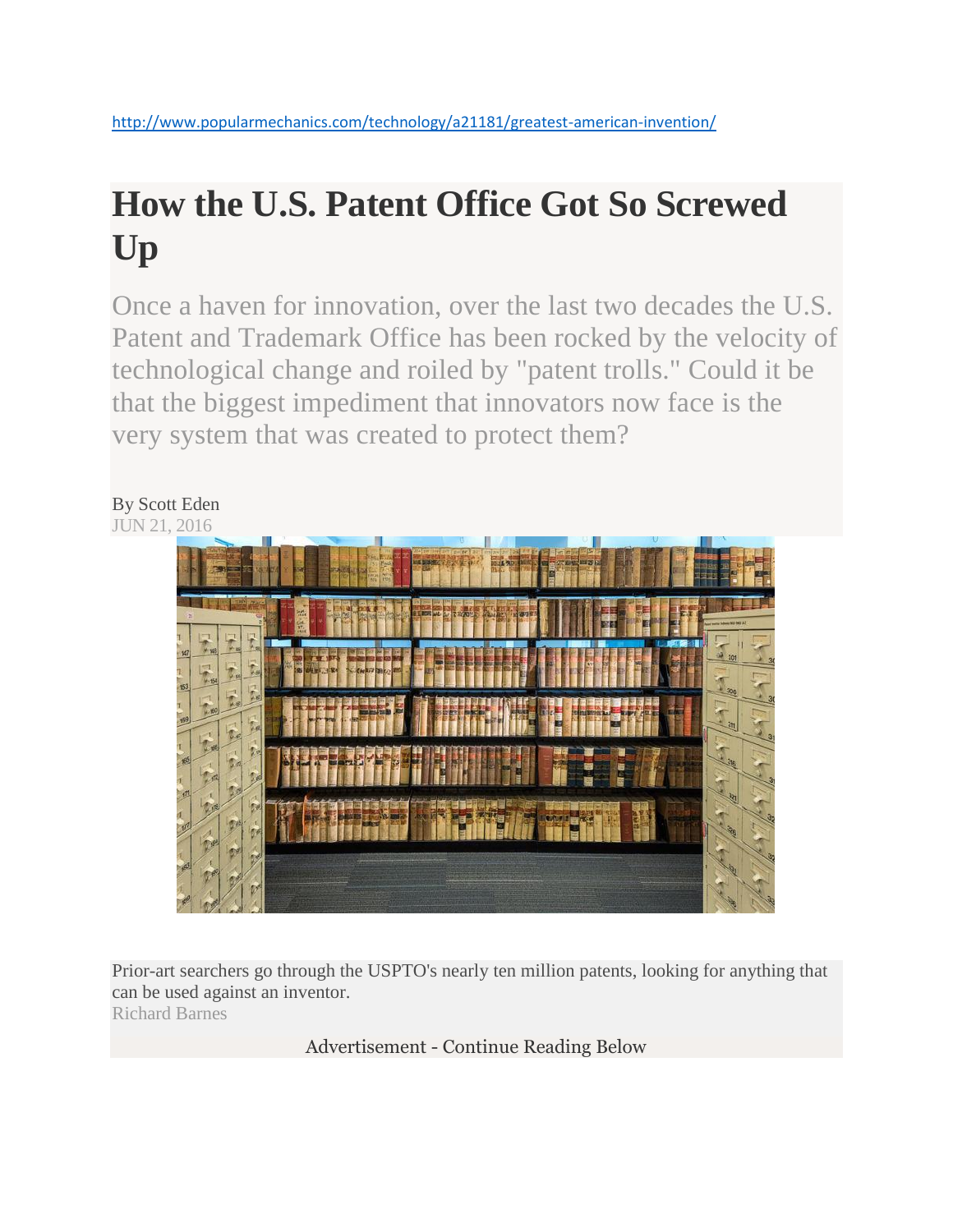Troy Norred was on his way home for Thanksgiving in 1998 when he had his flash of genius. It was the middle of the night, his wife was driving the family car, and his four children were asleep in the back. He'd just finished his shift at the hospital, where his workweek often exceeded a hundred hours. Two days shy of thirty-one, Norred was a fellow in the cardiology program at the University of Missouri. For more than a year he'd been stewing over an idea, and so powerful was his sudden insight now—*surface area in the aortic root!*—that he told his wife to pull over. He made a sketch on a napkin. That sketch would become the breakthrough that led to U.S. Patent No. 6,482,228, "Percutaneous Aortic Valve Replacement," granted in November 2002 by the United States Patent and Trademark Office. It would also become the basis for an idea that Norred would spend the next four years failing to interest anyone in financing the development of—not his superiors in the cardiology department at Missouri, not the venture- capital firm that flew him to Boston to hear his pitch, not the cutting-edge innovation guru at Stanford who initially encouraged him but then ended the conversation, not the product-development people he signed non-disclosure agreements with at Medtronic, Edwards Lifesciences, Johnson & Johnson, Guidant, and others. The idea was for a collapsible prosthetic aortic valve that could be fished up through an artery with a catheter and implanted in the hearts of patients who suffered from failing aortic valves.

By September 2003, Norred had all but given up on his dream when he and a colleague were strolling the exhibition hall at an important cardiology congress held annually in Washington, D.C. They came upon a booth occupied by a California startup called CoreValve. With increasing alarm, Norred studied the materials at the booth. He turned to his colleague: "That's my valve!"

According to documents filed in a legal case that lasted more than three years and wound its way through multiple federal courts, Norred tried unsuccessfully to discuss a licensing deal with CoreValve. He says he reached out to the startup's then-chief executive, a Belgian Congo–born medical-devices entrepreneur and investor named Robrecht Michiels, who told him that a license would need to wait until after CoreValve had grown out of the startup phase. (Michiels denies saying any such thing.) Norred tried to follow up with CoreValve, but his calls and letters went unanswered. Years passed. Norred settled into private practice and then, in 2009, he saw the news online: CoreValve had sold itself to Medtronic for \$775 million in cash and future payments. Today, collapsible prosthetic valves fished up through an artery with a catheter and implanted in the aorta are well on their way to becoming the standard method of replacing worn-out heart valves. The annual market has already surpassed \$1.5 billion and is expected to grow in the coming years by orders of magnitude.

**When Norred first saw** CoreValve's version of his patented invention, he did not know that the U.S. patent system had entered an era of drastic change. Starting in the early 2000s, the rights and protections conferred by a U.S. patent have eroded to the point that they are weaker today than at any time since the Great Depression. A series of Supreme Court decisions and then the most important patent-reform legislation in sixty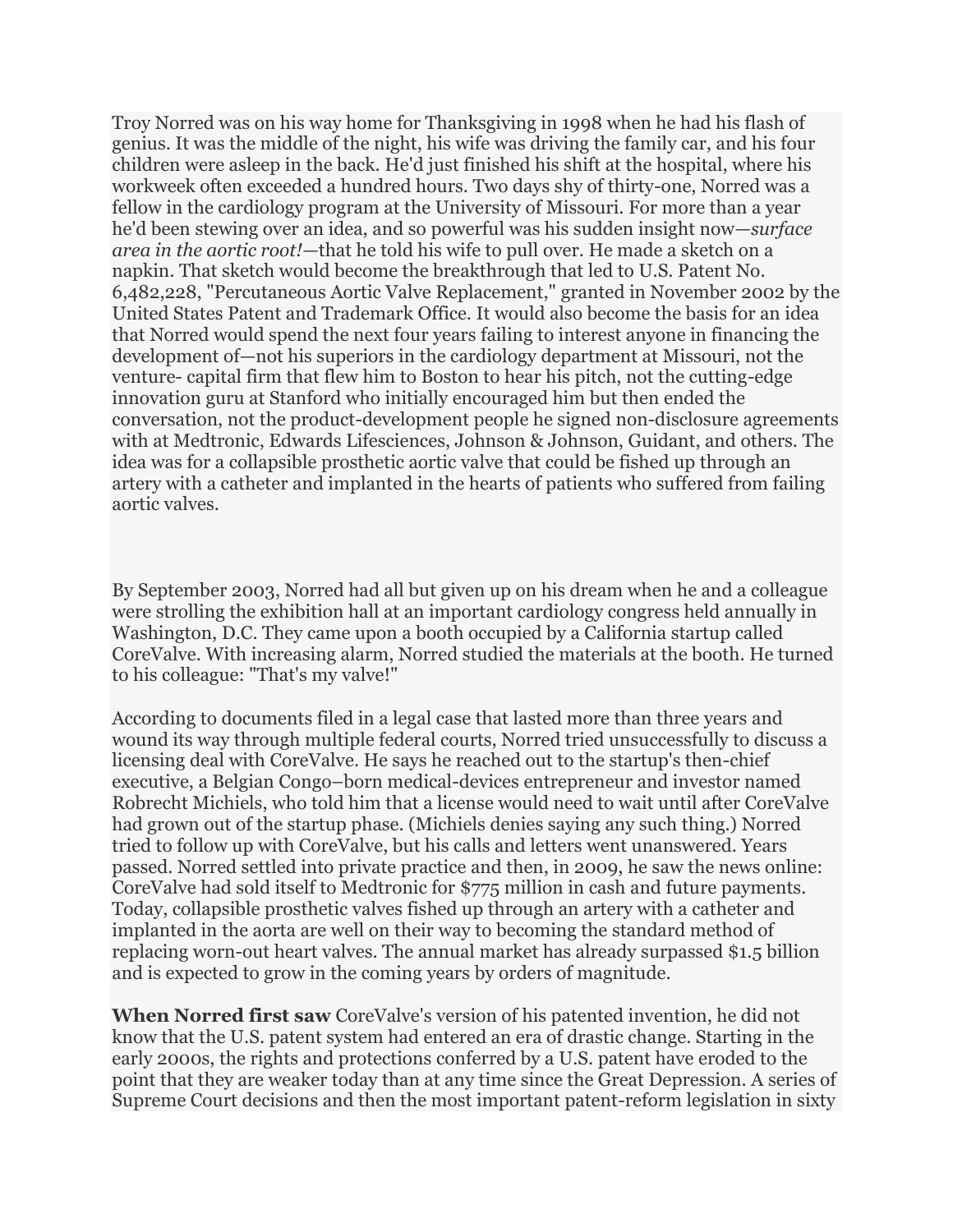years, signed into law in 2011, have made it so. The stated purpose of the reform has been to exterminate so-called patent trolls—those entities that own patents (sometimes many thousands of them) and engage in no business other than suing companies for patent infringement. The reforms have had their desired effect. It has become harder for trolls to sue. But they've made it harder for people with legitimate cases, people like Norred, to sue, too.



Dr. Troy Norred filed for a patent for a replacement aortic valve in 2000. Despite versions of his invention accounting for billions in sales, he has not profited. Richard Barnes

According to many inventors, entrepreneurs, legal scholars, judges, and former and current USPTO officials, the altered patent system harms the independent,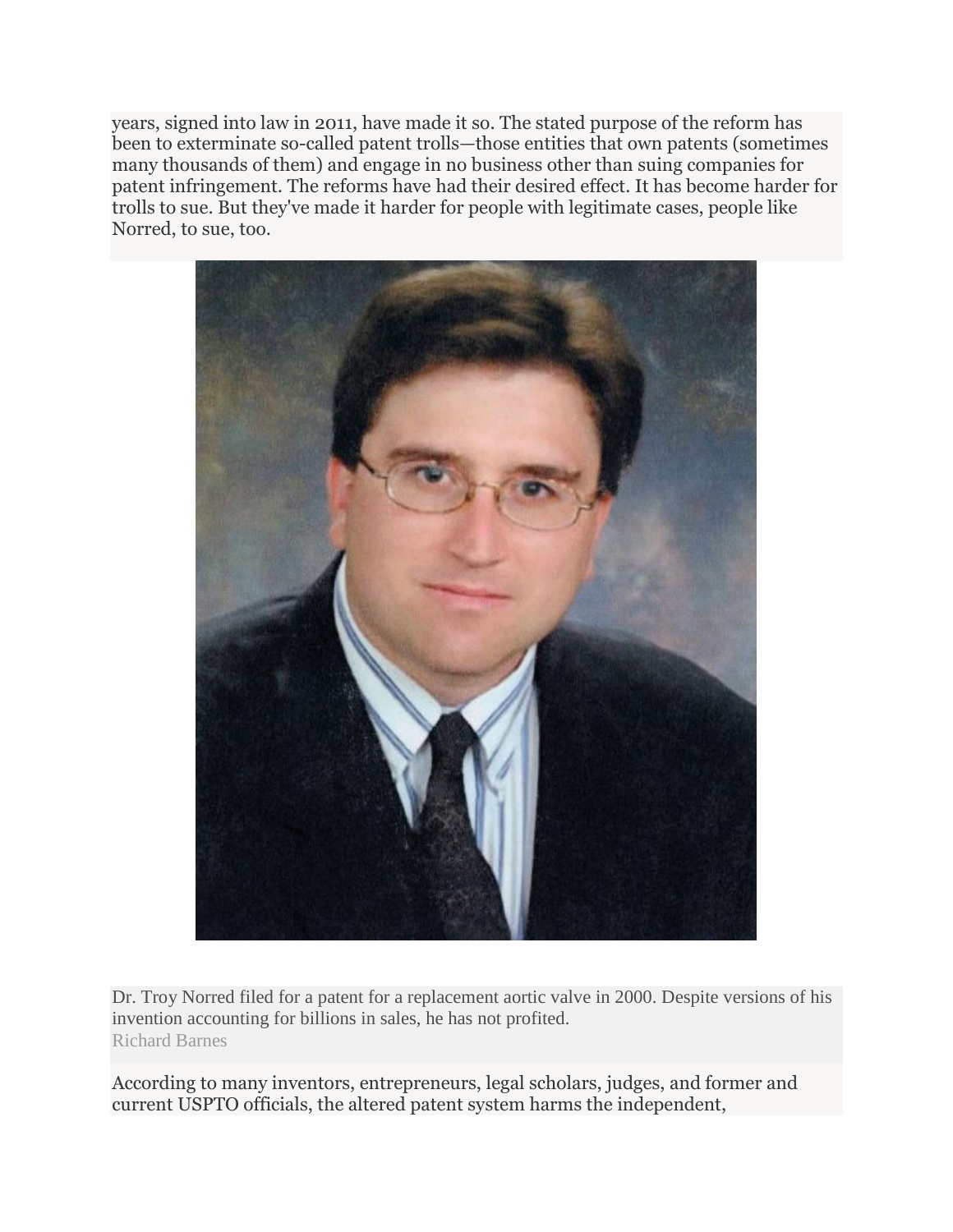entrepreneurial, garage-and-basement inventors, who loom as large in our national mythology as the pilgrim and the pioneer. In the words of Greg Raleigh, a Stanfordeducated engineer who came up with some of the key standards that make 4G networks possible, "It has become questionable whether a small company or startup can protect an invention, especially if the invention turns out to be important." Some call it collateral damage. Others maintain it was the express purpose of the large corporations to harm inventors. But, in the end, the result is the same. The Davids have been handicapped in favor of the Goliaths. Those who believe that innovation's richest sources lie as much in garages as in corporate R&D labs have grown fearful. "We clearly had the world's best patent system, based on the results," says Palo Alto venture capitalist Gary Lauder. "And that is going away."

## Advertisement - Continue Reading Below

**As a resident** at the University of Oklahoma Health Sciences Center in the mid-1990s, Troy Norred saw an elderly male patient who was in all ways healthy except for a failing valve in his aorta. At the time the only way to treat that condition was to open up the man's chest, stop his heart, bypass it, carve out the old valve and suture in a rigid artificial one. The patient was too old for such a procedure. He died. "Why can't we replace his valve in a way that would not create such havoc on his system?" Norred asked himself. "What would such a replacement look like?" Most important, he realized, the valve would need to withstand the tremendous pressure of blood pumping constantly through it.

On that Thanksgiving drive, he thought he had figured it out. His idea involved the surface area of the tubular aortic root and an expandable nitinol stent, also tubular, with a pig valve attached to it. The stent would expand against the tissue wall of the ascending aorta, anchoring the new valve in place and creating a seal without the need for barbs or staples or sutures, which tend to break over time. The surface area was the key. The more area the stent could expand against, the stronger it would adhere and the better it would keep the valve in place.

# **"WE CLEARLY HAD THE WORLD'S BEST PATENT SYSTEM, BASED ON THE RESULTS. AND THAT IS GOING AWAY."**

 $\bullet$ 

 $\bullet$ 

The insight invigorated him. He went to a local slaughterhouse and had the packers chainsaw-cut the hearts out of pig carcasses. He dropped the hearts—famously similar to human ones—into vats of liquid nitrogen. He stored them at home in the fridge, exasperating his wife. He talked his way into a cold lab at the university's agricultural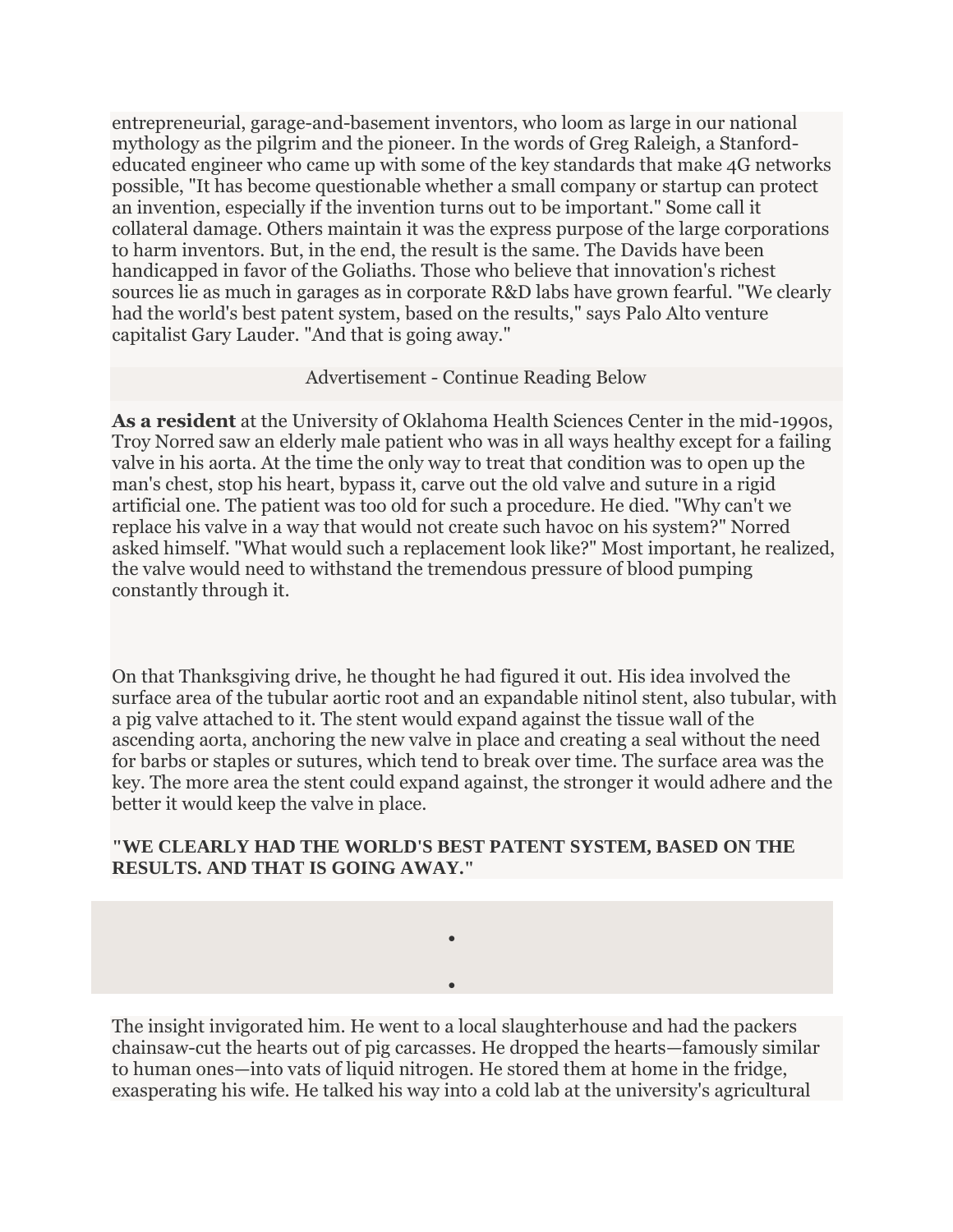engineering department and made epoxy models of pig hearts and pig aortas and pig aortic valves. He built proto type artificial valves and inserted them into the models. With the help of a materials engineer, he mathematically modeled his invention. The key to the math turned out to be a load-bearing equation.

All that work, however, was for naught. For his fellowship research project, he proposed a set of experiments that would further test his invention. The estimated cost was high: \$70,000. The proposal was rejected, and would continue to be, in other venues and by other entities, until Norred eventually gave up.

**The term "patent troll"** was invented at Intel in 1999. This was the heyday of the PCcomputing era, and Intel's office of general counsel was constantly receiving threats from people who wanted to sue for patent infringement. Some were established competitors angling for cross-licensing deals. Some appeared to be failed startups trying to wring something from their last remaining assets: their patents. Others were lonewolf inventors no one had ever heard of. And still others were groups of lawyers who'd accumulated patent "portfolios" and were now seeking a return on their investments.

None of these plaintiffs were looking to create and sell products based on the inventions described in the patents. They were "nonpracticing entities," or NPEs, and their main goal was to use the menace of a lawsuit to pry a licensing fee from the company.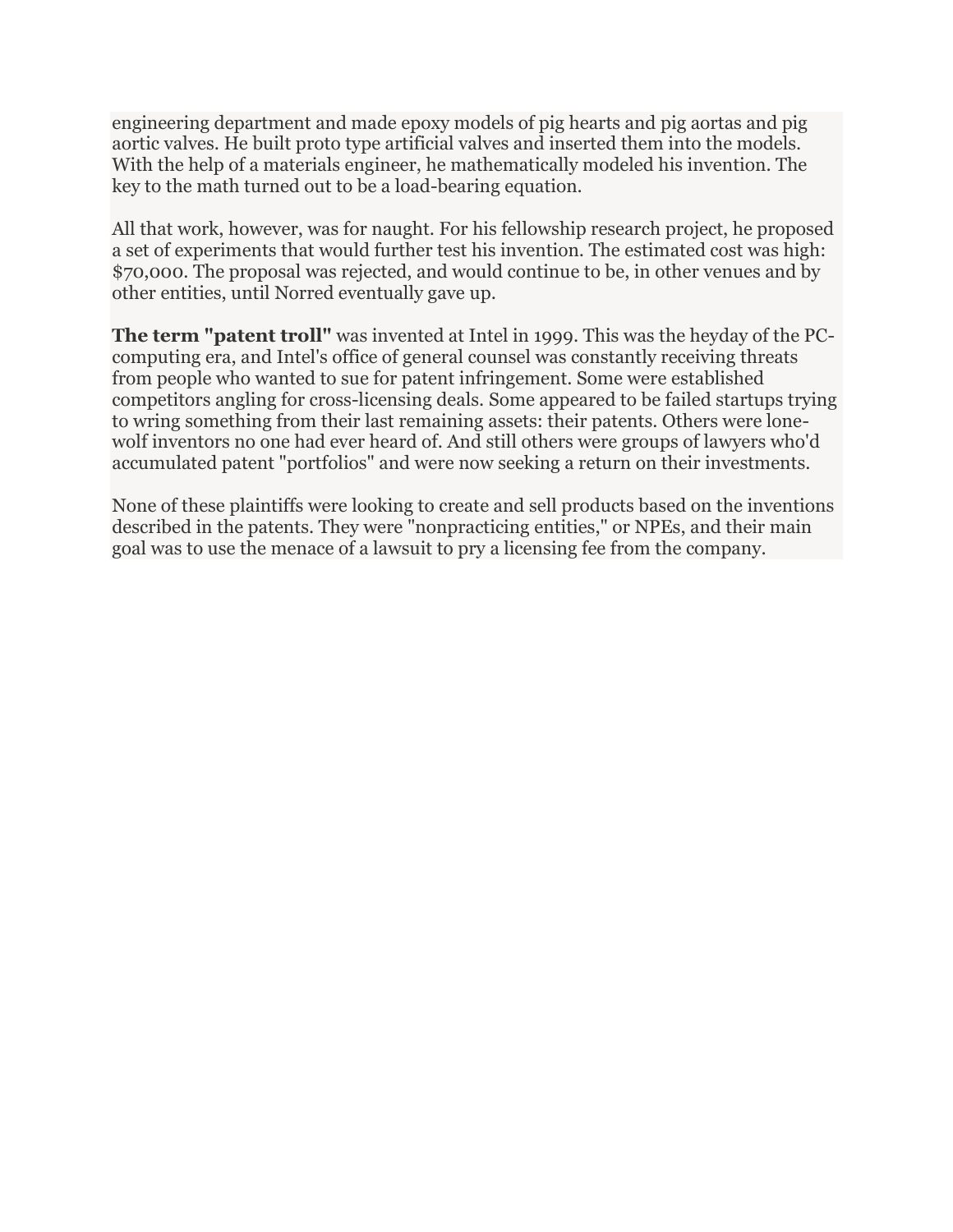

Although the archive has since been digitized for improved searchability, the USPTO retains paper copies of every patent filed. Richard Barnes

Intel's legal department wanted to come up with a term that would suitably vilify these new irritants. Citing the "Three Billy Goats Gruff" folktale and its avaricious goblin crouched underneath the bridge, an underling on the Intel legal team had an idea. Patent troll. Everyone loved it. "Make no mistake," says Ron Epstein, a lawyer in Intel's patent and licensing department at the time, "it was a pejorative term consciously created to make people feel bad about asserting their own patents."

The plan worked beyond anyone's imagining. Perhaps no figure is more reviled in Silicon Valley today than the patent troll. Often that disdain seems to cross into a loathing for patents themselves. According to Terry Rae, a former deputy director of the USPTO, "There's an anti-patent feel" in Silicon Valley. "It's almost religious." The attitude is perhaps most typified by Elon Musk, who has declared the ideas contained inside Tesla's patents free to anyone for the taking. Echoing Henry Ford, who openly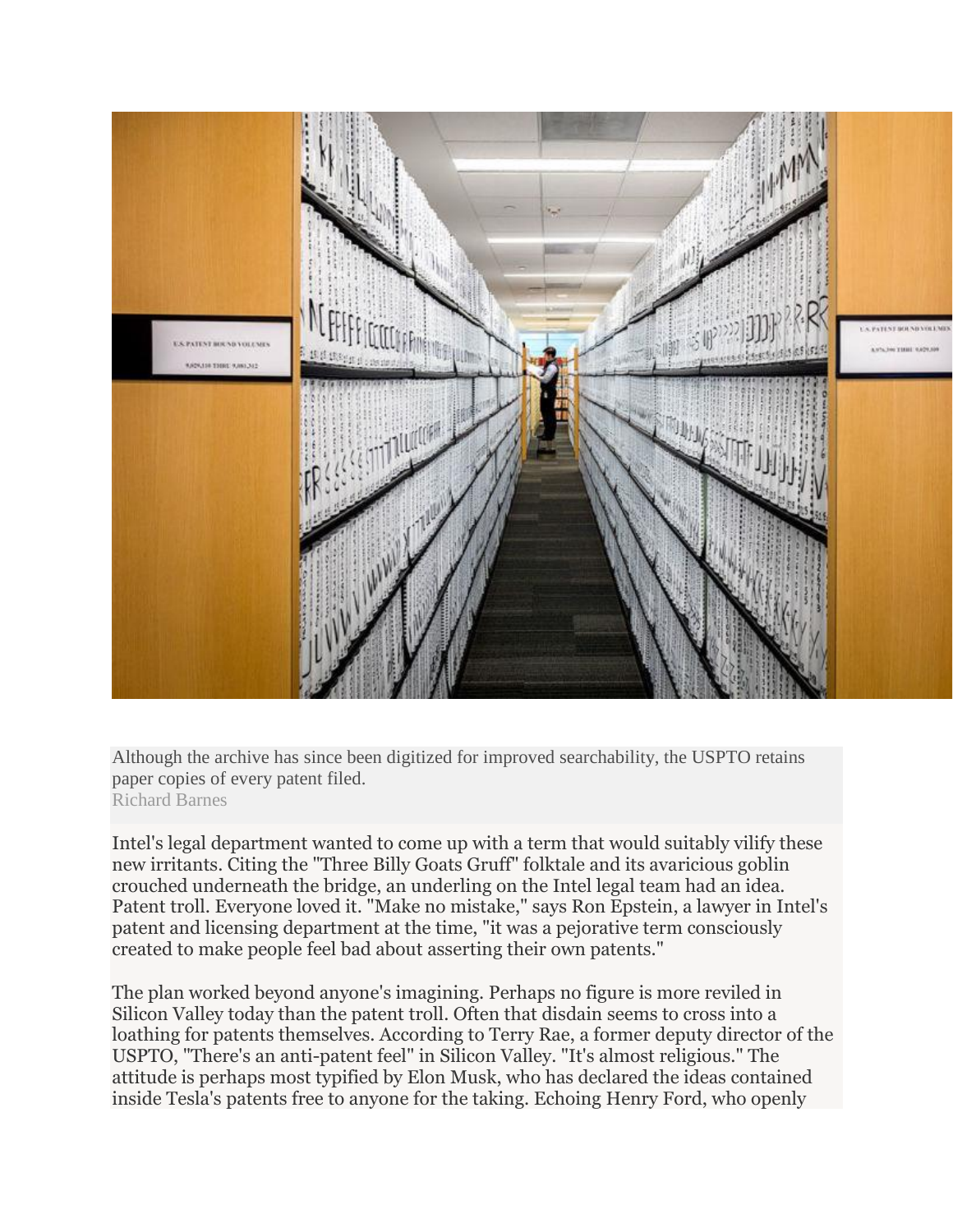pined for the abolition of the patent system, Musk has described patents as "intellectual property land mines" that inhibit progress.

Advertisement - Continue Reading Below

That attitude has spread, like technology itself, from the West Coast to the rest of the country. A largely collaborative project evolved among Silicon Valley's giants to lobby Washington. They formed Beltway pressure groups with names like the Coalition for Patent Fairness. Their message was clear: Something must be done to combat the scourge of the troll. Those pressure groups funded studies, including one conducted by legal scholars at Boston University in 2011 that proclaimed lawsuits by trolls to be "associated with half a trillion dollars of lost wealth to defendants from 1990 through 2010, mostly from technology companies"—assertions that have been undermined by subsequent studies. Even so, a report from the President's Council of Economic Advisors in 2013 repeated those same claims.

But according to Epstein and other Silicon Valley insiders, the real goal of these lobbying efforts wasn't to kill trolls or even to curtail patent litigation. Though big tech corporations still spend many billions a year on R&D, the outlay has shifted from the R to the D—that is, the developmental work of bringing to market that which has already been invented. This means that big companies increasingly obtain their innovations not from their own efforts, but by acquiring them from startups, small inventors, and universities.

One way to make those acquisitions cheaper is by weakening patent protection. You make it harder to sue. If a patent no longer protects an invention as strongly as it once did, a big tech company is in a much better position to negotiate a lower price for licensing a patented invention.

# **WHENEVER AN INDEPENDENT INVENTOR SUES FOR INFRINGEMENT TODAY, AN IMMEDIATE SUSPICION ATTACHES TO THE CASE.**

 $\bullet$ 

 $\bullet$ 

After CoreValve was sold to Medtronic in 2009, Norred's attorney, James Kernell, sent a letter to the company, seeking a license. Norred and Kernell were optimistic. After all, in April 2010, Medtronic had lost in spectacular fashion an infringement lawsuit brought by its archrival, Edwards Lifesciences. Edwards had asserted a patent for a catheterimplanted replacement aortic valve that was much less similar to Core Valve's device than was Norred's. (Medtronic would eventually pay Edwards close to \$1 billion.) A yearlong back and forth between Norred and Medtronic ensued. Early on things looked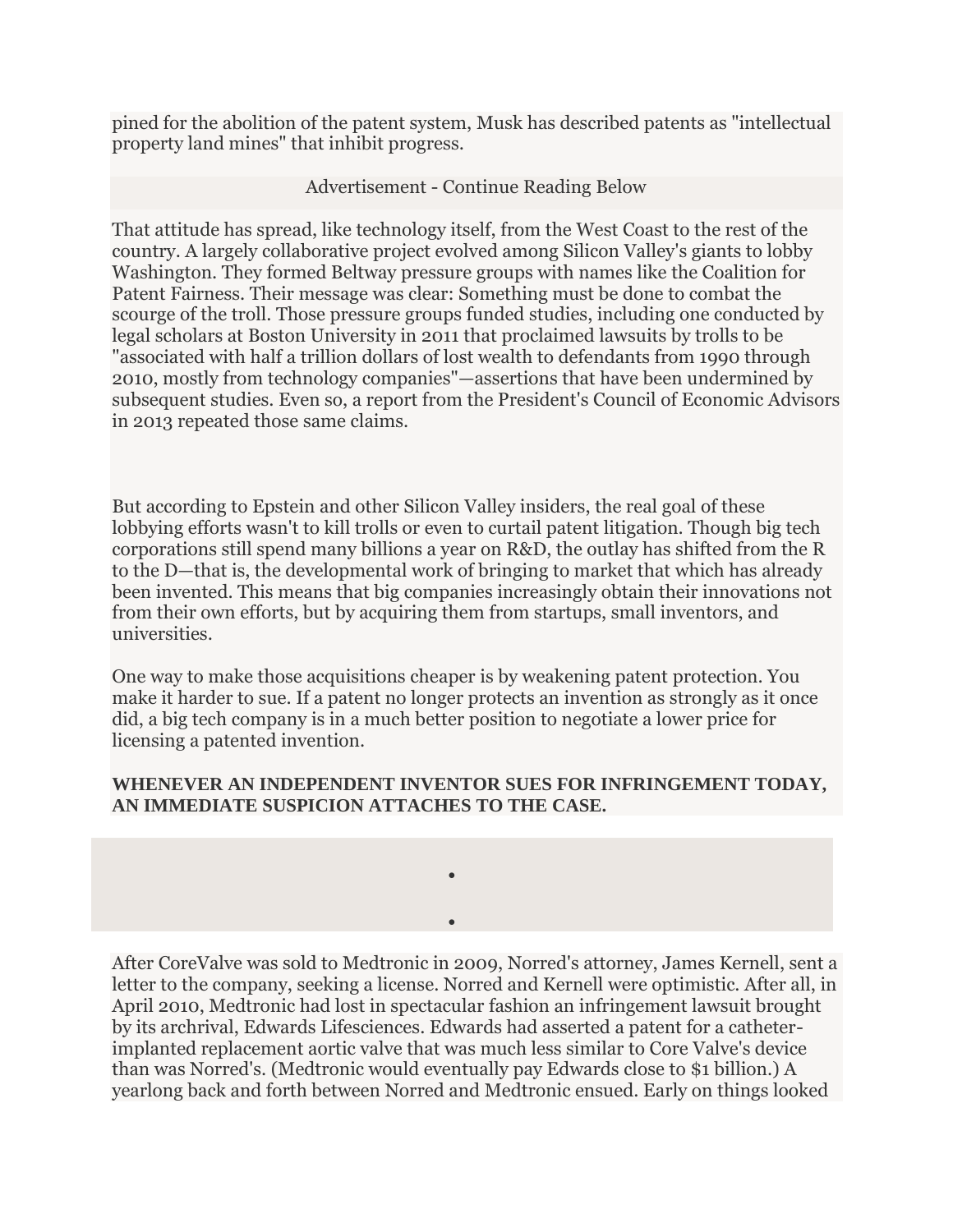promising, especially when, Kernell says, he verbally floated a figure of \$40 million that a Medtronic attorney indicated was in the ballpark. "I thought we pretty much had a deal in place," Kernell says. Norred was ecstatic. But then communication began to slow, and in December it stopped entirely. Calls and emails went unreturned. Medtronic had gone dark.

Just a few weeks later, in January 2011, a new bill was introduced in the U.S. Senate. This was the America Invents Act, the jauntily named patent-reform law that was the culmination of years of lobbying by many large companies led by those in the technology sector. On its way to the White House, the bill received more bipartisan support than any piece of legislation yet voted on during the Obama administration. It was designed to undermine the business model of the patent troll, and it contained a potent new mechanism for voiding nettlesome patents. But it also had an unintended consequence: The new bill drastically handicapped inventors in favor of big companies. Inventors like Norred.

Medtronic, it turns out, was one of the bill's many corporate proponents.



The National Inventors Hall of Fame sits off the soaring atrium lobby of the USPTO. There are museum exhibits and a gift shop. Richard Barnes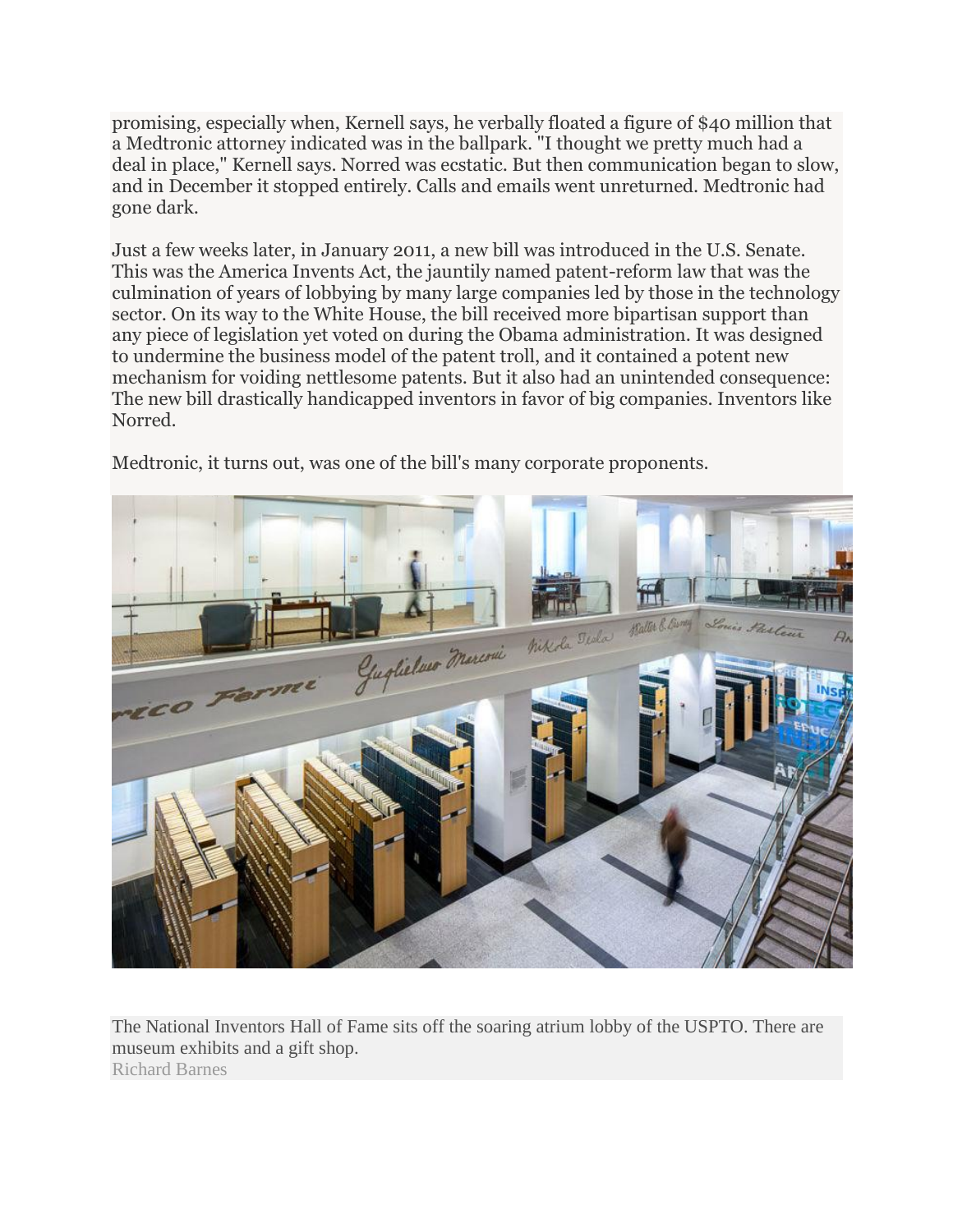Norred wasn't a troll, and the decision to sue did not come easily for him. His lawyer told him that the cost to litigate could exceed half a million dollars. Norred did not have half a million dollars. He considered letting it drop and moving on with his life, but in the end he couldn't. "It's hard to give up on something you've worked so hard on," he said. His attorney agreed to work on a contingency basis. On February 6, 2013, Norred asserted his patent.

### Advertisement - Continue Reading Below

Whenever an independent inventor sues for infringement today, an immediate suspicion attaches to the case. The anti-patent feeling is such that to assert one is to become stigmatized as a troll or, worse, a con artist or a quack. But there's another way to look at these litigants. It could be that an inventor- plaintiff is a modern-day Bob Kearns, the Michigan engineer who spent decades fighting the global automobile manufacturing industry over the intermittent windshield wiper. They made a movie about it called *Flash of Genius.*

Though individual inventors such as Norred are the plaintiffs in less than 10 percent of the total number of patent infringement suits filed in the U.S., they are, like Kearns, tenacious—even more so than conventional patent trolls, or even the huge companies that sue and countersue and make headlines (*Apple* v. *Samsung* v. *Apple*). That 10 percent figure comes from a study led by a legal scholar at the University of Illinois named Jay Kesan. It would appear that most inventors who sue believe they're in the right to such a degree that they're willing to battle until the bitter end, Kesan says. There's an obvious reason why. "They have so much of their personal selves bound up in their inventions."

Norred Currently lives with his wife and teenage son—three other children are away at college—in rural Ada, Oklahoma, where he's had his cardiology practice since 2002. Aside from his McMansion of a house, Norred's twenty-acre property contains a complex of outbuildings: a garage, a chicken coop, a barn, and a workshop, where he spends most of his time when not seeing patients.

To get to the workshop you walk past a swimming pool and, nearby on the patio, a large wood-burning oven that resembles a stone igloo. (Norred designed the oven. He once tried to heat the pool with it.) An exercise room with mirrors on the walls occupies one of the outbuildings. Equations scrawled in grease pen cover the mirrors as Norred works out a problem involving "anaerobic thresholds" and "capillary density" related to another of his inventions—an exercise contraption that would combine an elliptical with a lateral pull-down machine. His wide-open workshop has smooth, gray, pouredconcrete floors. There are drill presses, a miter saw, a lathe, a table saw, a MIG welder, a massive workbench. Various brands of nitinol stent are laid out on the workbench; Norred has been systematically subjecting them to stress tests. A cabinet contains drawers full of cardio medical devices that he brought in here and deconstructed. A bench press sits in the middle of the shop. ("I've got an idea for a new type of bench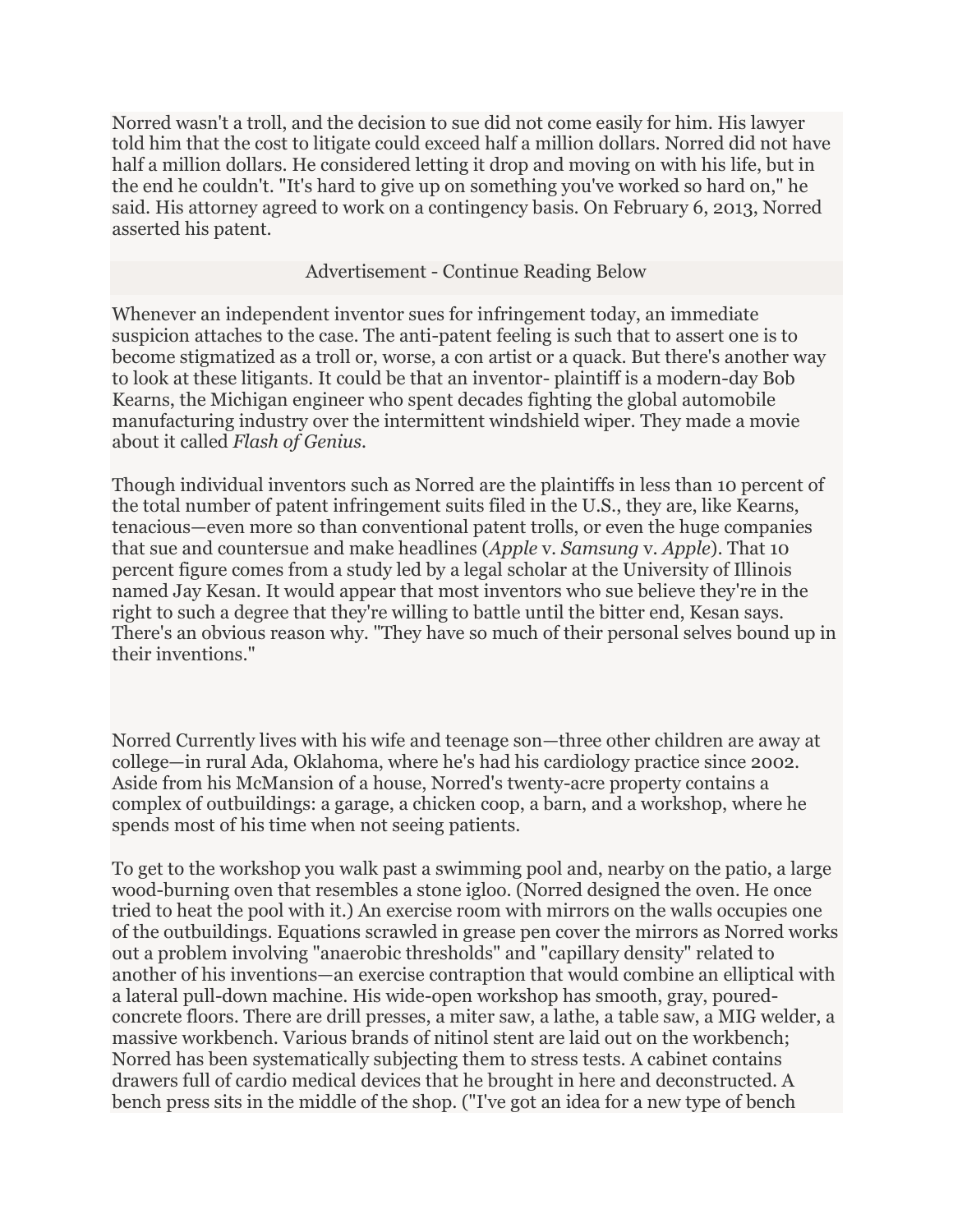press," he says.) An enormously heavy lead vat turns out to be a nuclear processing station, with which Norred once made his own nuclear isotopes. Somewhere in storage he has an entire cath lab that he acquired from a clinic in Georgia. He wanted to use it to conduct tests on his valve. A cardiologist friend of Norred's said, "He has a tendency to get to talking about something and you look at him and think: You're out of your mind."

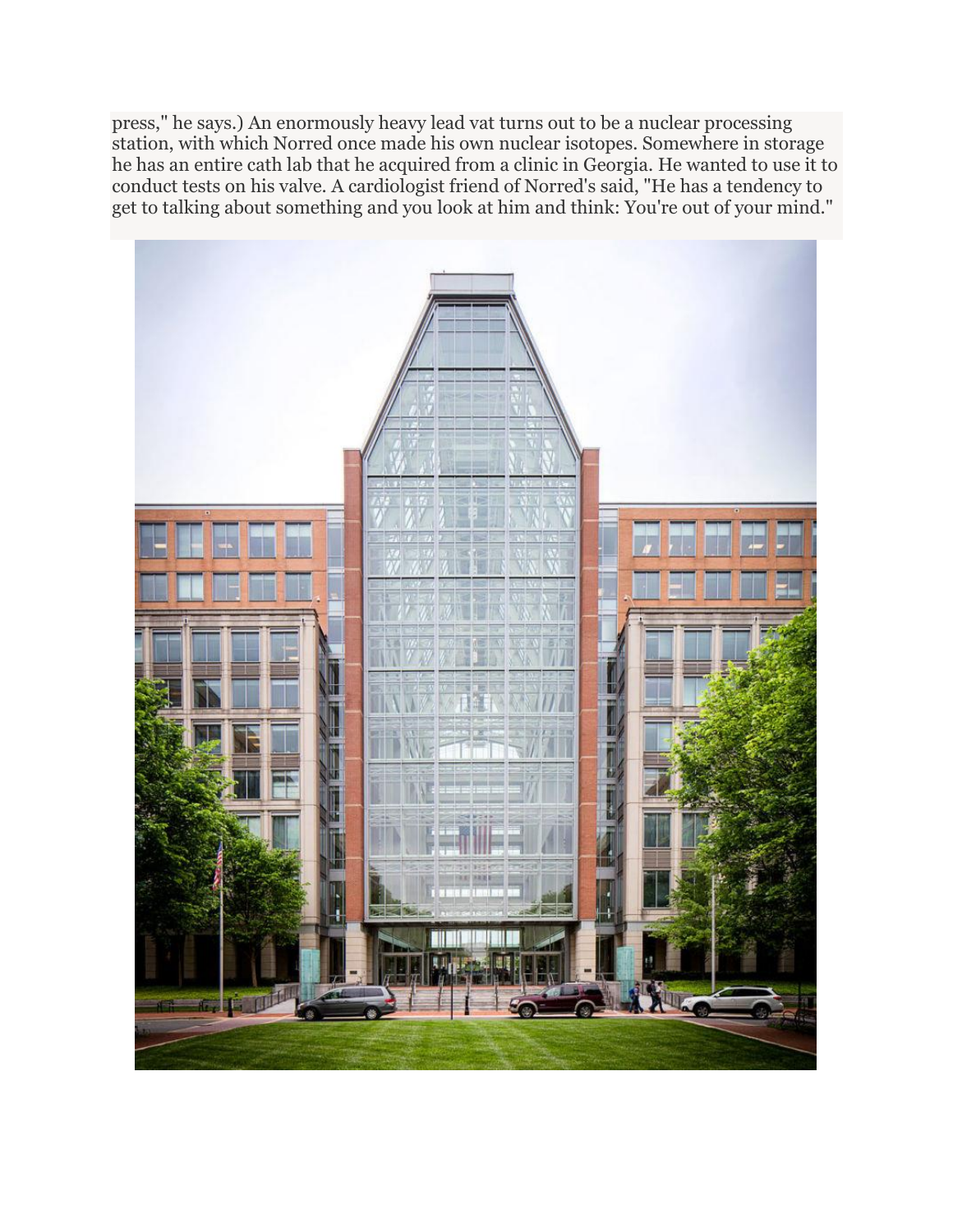The United States Patent and Trademark Office in Alexandria, Virginia, issues more than 150,000 patents each year. Richard Barnes

In October 2013, eight months after filing his lawsuit against Medtronic, Norred got word of a troubling development. His patent had been IPR'd. The letters stand for *inter partes review,* which refers to a sort of extrajudicial system that exists inside the USPTO. Any party can petition a special tribunal within the Patent Office to challenge the validity of any already granted patent. The petitioner effectively says: This patent is junk, and here's why, forcing the patent's owner to defend it in a trial before a panel of three administrative judges—people with both technical and patent-law backgrounds, often former patent examiners. For a patented invention, an IPR is an existential test. To lose is to vanish from the system as an invention. Most of the time the entity making the IPR challenge is a company that's been sued for patent infringement. The motivation is obvious: Get the patent invalidated and the lawsuit disintegrates. So that's what Medtronic tried to do.

IPRs were established with the America Invents Act in 2011. A large portion of the AIA addresses the issue of so-called patent quality. During the '90s and early 2000s, amid the blossoming of so much groundbreaking technology, it is widely understood that the USPTO granted a raft of patents it shouldn't have. Historically, this is not uncommon. Whenever explosions of technology have occurred in the past, the Patent Office has struggled to keep up with the resulting surge in applications. The fuel trolls feed on is the vague, too broad, illegitimately issued patent. A company couldn't launch a new product, it seemed, without potentially infringing scores of other patents. IPR tribunals were seen as a way to clear the system.

But they also have had an unfortunate side effect. IPR tribunals make it easier for sophisticated defendants to kill patents held by legitimate inventors. The first IPR challenges started rolling in to the USPTO in September 2012, and the first decisions were handed down a little more than a year after that. By July 2014, in the middle of Norred's IPR ordeal, the tribunals were invalidating 70 percent of the claims in the patents that went to trial. Randall Rader, at the time the chief judge of the Federal Circuit—which is, among other things, the nation's appeals court for infringement suits—has called the tribunals "patent death squads." Not surprisingly, large corporations have a different view. As Medtronic's chief patent counsel said publicly at a Washington event last year, "We love the IPR system."

Advertisement - Continue Reading Below

The term "trial" in the IPR context is more figurative than literal. Both sides present evidence and the testimony of witnesses. But all of it is done through deposition and digitally filed documents, with the exception of a single physical hearing at which both sides' attorneys give oral arguments. Still, it can get expensive. The IPR alone ended up costing Norred more than \$100,000.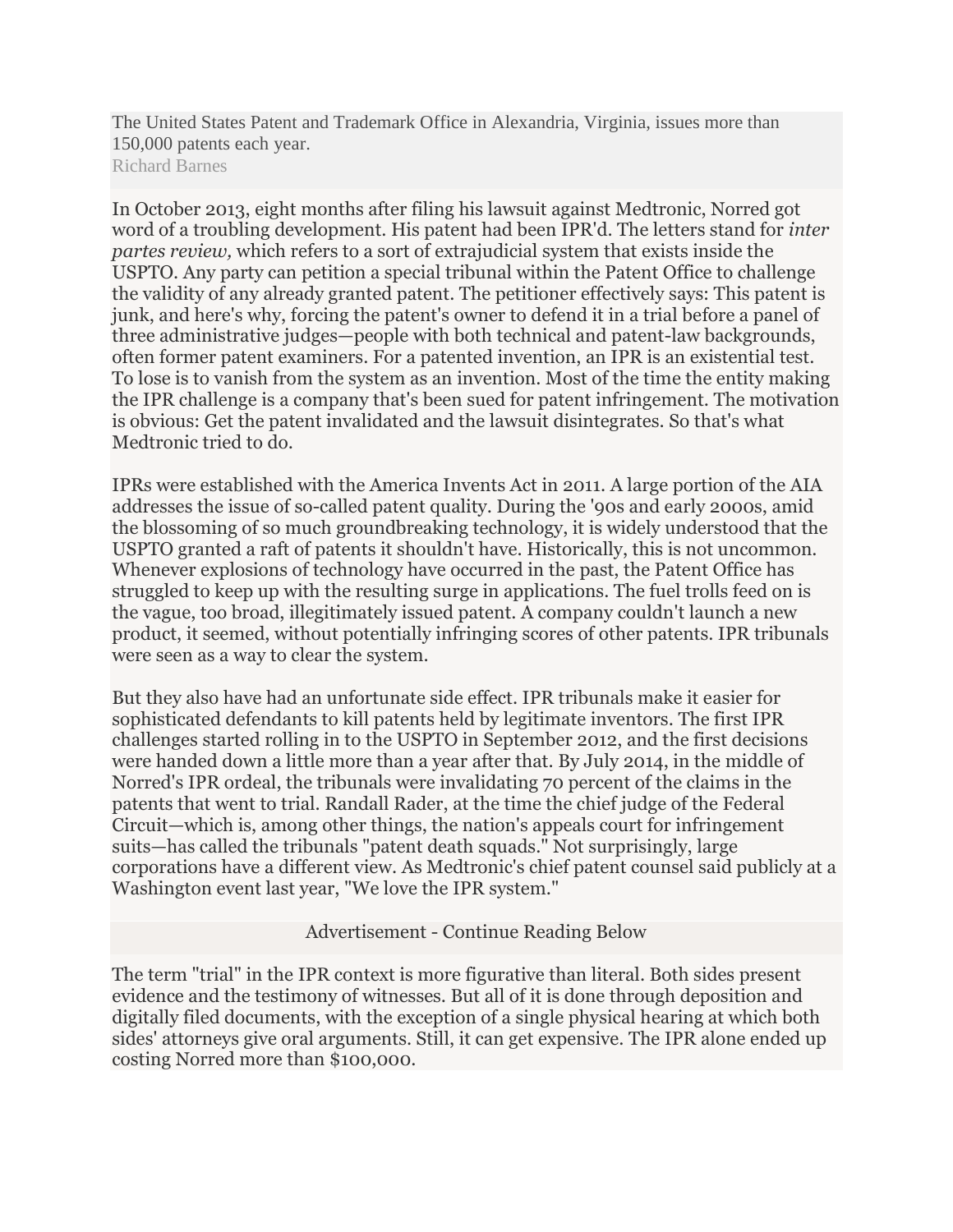

An image from Norred's patent application. Unlike previous valves, Norred's stent disperses the force needed to hold it in place against the aorta's walls, requiring no sutures.

On October 8, 2014, Norred was deposed at one of his lawyers' offices in Kansas City. From the get-go, the encounter was tense. It became clear that a major pillar in the company's argument would be that Norred's valve was an amalgamation of already invented technology and hence not a patentable idea. In a very real sense Norred was now required, for a second time, to prove that his invention was a real invention.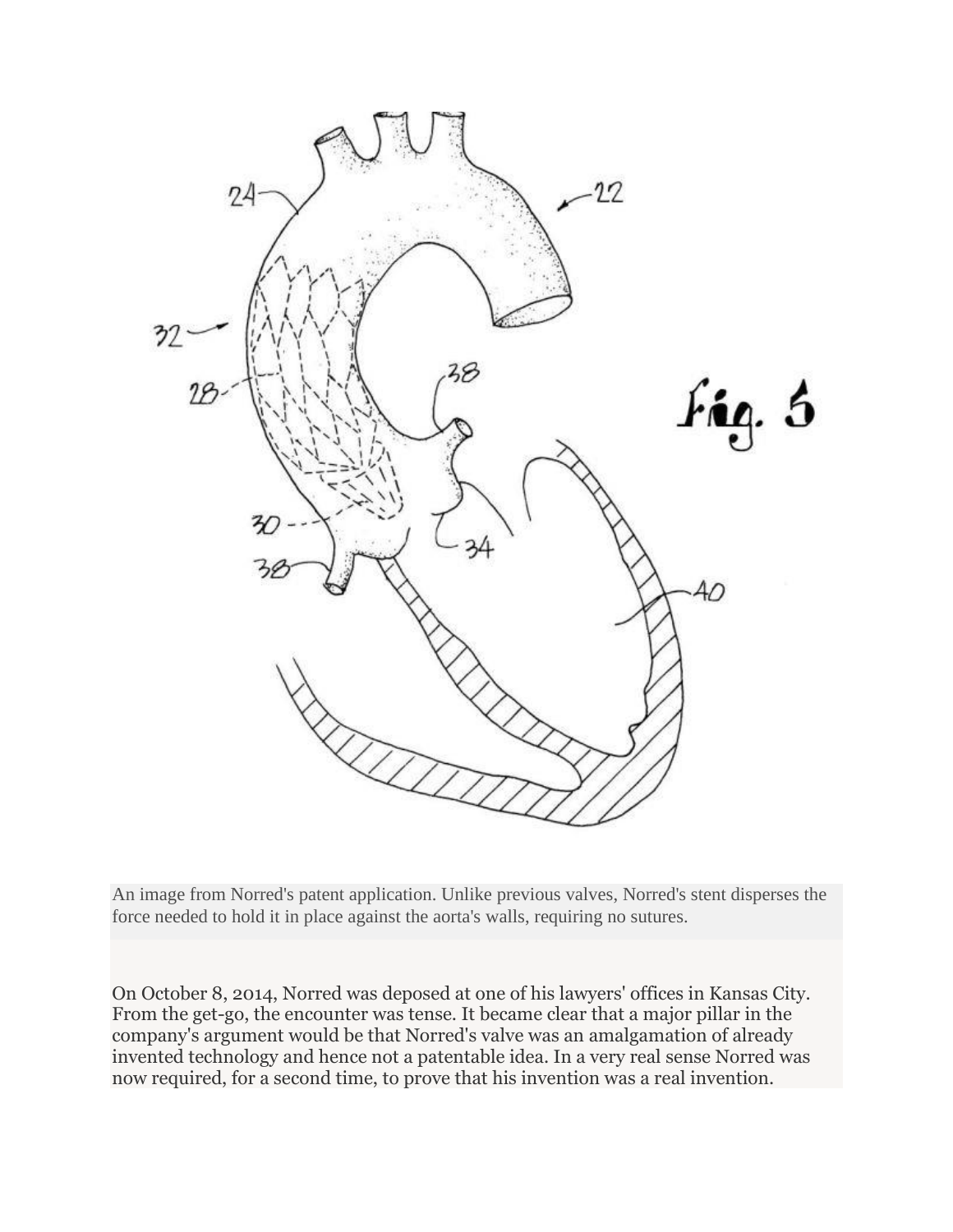Title 35 of the United States Code contains a sequence of conceptual tests an idea must pass before it can be deemed patentable. The idea must not be a naturally occurring thing or a scientific principle. The idea must be "novel." And the idea must not be "obvious" "to a person having ordinary skill in the art." That is, your idea—if, say, it's for a prosthetic heart valve— cannot be an amalgam of bits and pieces of already invented technology, what's called "prior art," whose combination would be obvious to an authority in prosthetic heart-valve design.

Back in 2000, when Norred first submitted his patent application, he didn't realize that someone had already patented an idea for an aortic valve that could be implanted without surgery. Dr. Henning Rud Andersen, a Danish cardiologist, has said that the idea for a "transcutaneous" valve first came to him in 1989. The lead patent examiner working Norred's case indicated that Andersen's patent represented major "prior art" that Norred and his patent attorney had to contend with in order to have the patent approved. At first Norred freaked. He'd been scooped. But as he read through the Andersen patent, he grew calmer. His valve was different in a fundamental way. Andersen's valve is anchored to the aortic wall by a kind of "brute force," Norred says, like a suspension rod. "Whereas I rely upon dispersing that force over a larger surface area. The reason that's important biologically—you're talking about tissue that's not rigid, and the more force you put on it, the more likely you are to tear it." The USPTO agreed. Patent granted. (Dr. Andersen eventually licensed his patent to Edwards Lifesciences, which then used it to sue Medtronic-CoreValve for patent infringement, extracting that \$1 billion payout.)

Now Norred was being forced to go through the process all over again. Only this time Medtronic was hurling prior art at him that he either had never seen before or had considered irrelevant. Taking those inventions together, Medtronic argued, Norred's valve was obvious.

In many ways, there was nothing new about Medtronic's tactics. Arguing that a patent is invalid is the oldest and most fundamental of patent-infringement defenses. When sued, big companies unleash swarms of high-paid lawyers, who hire still other people tasked with searching the planet for any lethal prior art that might assassinate a patent. There are those who specialize in this. It is an actual profession: prior-art searcher.

Off the lobby of the main USPTO building in Alexandria, Virginia, is the Public Search Facility. If the country's patent archive could be said to have a home, this is it. On its way to accepting its ten millionth patent, the digital archive is immense and getting only bigger—a kind of Borgesian library of civilization's creep. Finding prior art is therefore both difficult and easy. There is so much to sift through yet so much to choose from. Late in the afternoon on almost any weekday, sitting at the cubicles and staring at the computer screens in the search facility's large main room, the prior-art searchers are there. They can charge more than \$100 an hour.

# **THE TERM "PATENT TROLL" WAS INVENTED AT INTEL IN 1999.**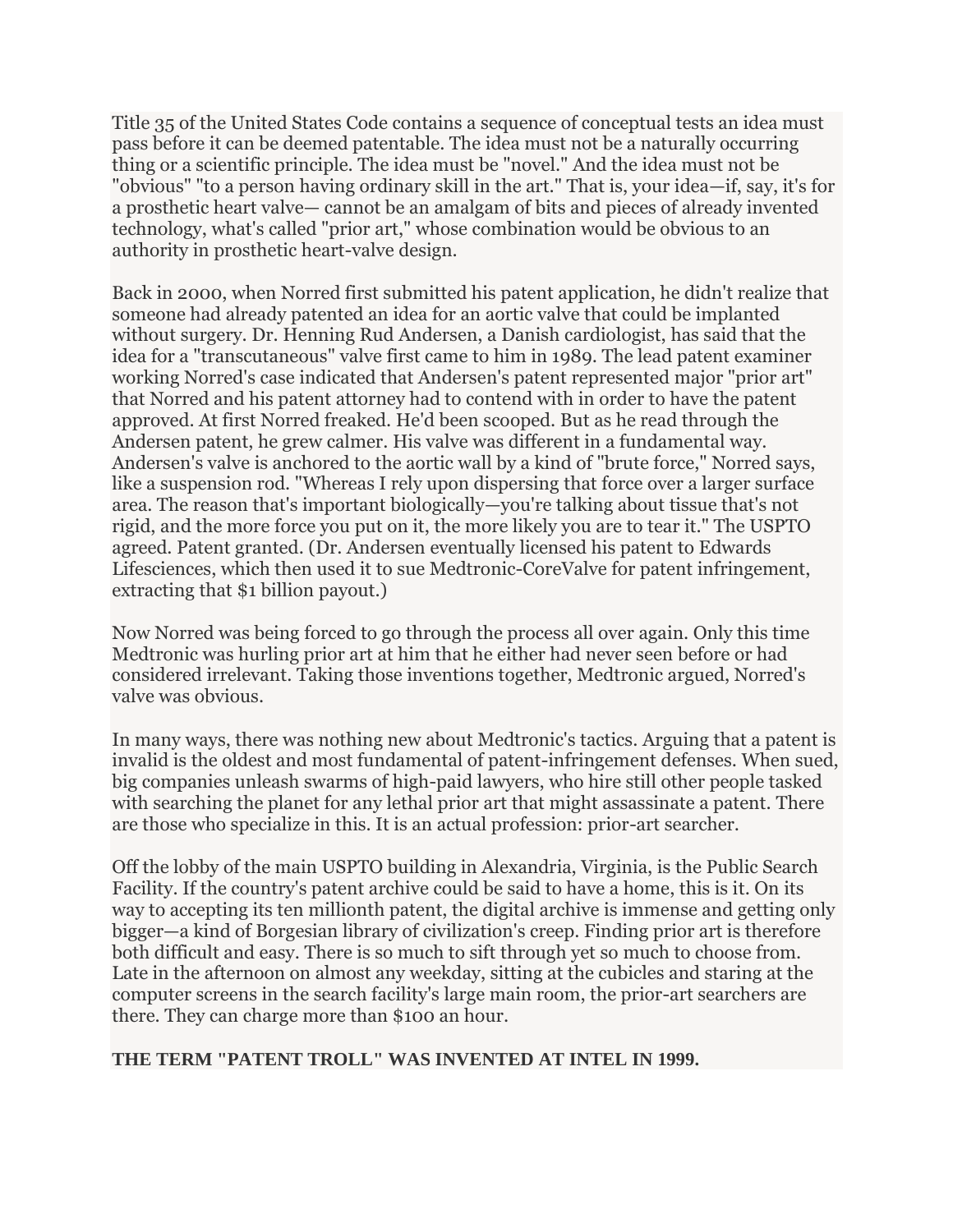The oral hearing for *Medtronic* v. *Norred* took place on an afternoon in late January 2015. Inventors themselves almost never attend oral hearings, and neither did Norred. It's just lawyers and their documents and their words. Typically each side gets about an hour to present its case, including rebuttals. Judges often telecommute to these things, so the lawyers at the podium end up addressing their arguments to flat-screen TVs outfitted with videoconferencing systems that sometimes go on the fritz.

 $\bullet$ 

 $\bullet$ 

#### Advertisement - Continue Reading Below

To an outsider, an IPR hearing can seem almost totally incomprehensible. You understand the individual words coming out of the lawyers' mouths, but any larger unit of meaning fails to find cognitive purchase on your mind. Partly that's because of the highly technical nature of the inventions, and partly it's because of the nature of patent law itself. A patent is made up of a set of claims, and the claims are chunks of prose that are meant to describe the parts of an invention. When the claims of a patent overlap with those of a prior one, the claims are said to "read" on the prior art. And so an IPR hearing becomes a painstaking interpretive exercise in linguistic analysis, with one set of lawyers trying to pick a patent's language apart, and the other desperately trying to defend the words as they stand in the original. "The IPR isn't an effort to figure out whether an inventor invented something," says Ron Epstein, the former Intel attorney. "It has turned into a process where you use every i-dot and t-cross in the law to try to blow up patents." He adds, "There isn't a patent that doesn't have some potential area of ambiguity. If you set up the office so that no ambiguity is allowed, no patents will survive."

At the oral hearing, Norred's attorneys argued that the prior art cited by Medtronic was irrelevant. One of those pieces of art, a valve patented by an inventor named DiMatteo, wasn't designed for use in aortas. Though the words "aortic valve" do appear in the DiMatteo patent, the invention, which has not been developed into a commercial device, is actually designed to replace the *venous* valve. And the other prior art describes surgically implanted valves, not ones that would go in with a catheter, as Norred designed his valve to do.

Three months later, in April 2015, the tribunal ruled: "Petitioner has shown, by a preponderance of the evidence," that DiMatteo was lethal to three of the twenty-four claims in Norred's patent. Unfortunately for Norred, those three claims were the core of the invention. Without them, his patent collapsed into meaninglessness and Medtronic was immune to his challenge. Norred's attorneys immediately appealed the tribunal's decision. In May 2016, the appeals court ruled against him. It was over.